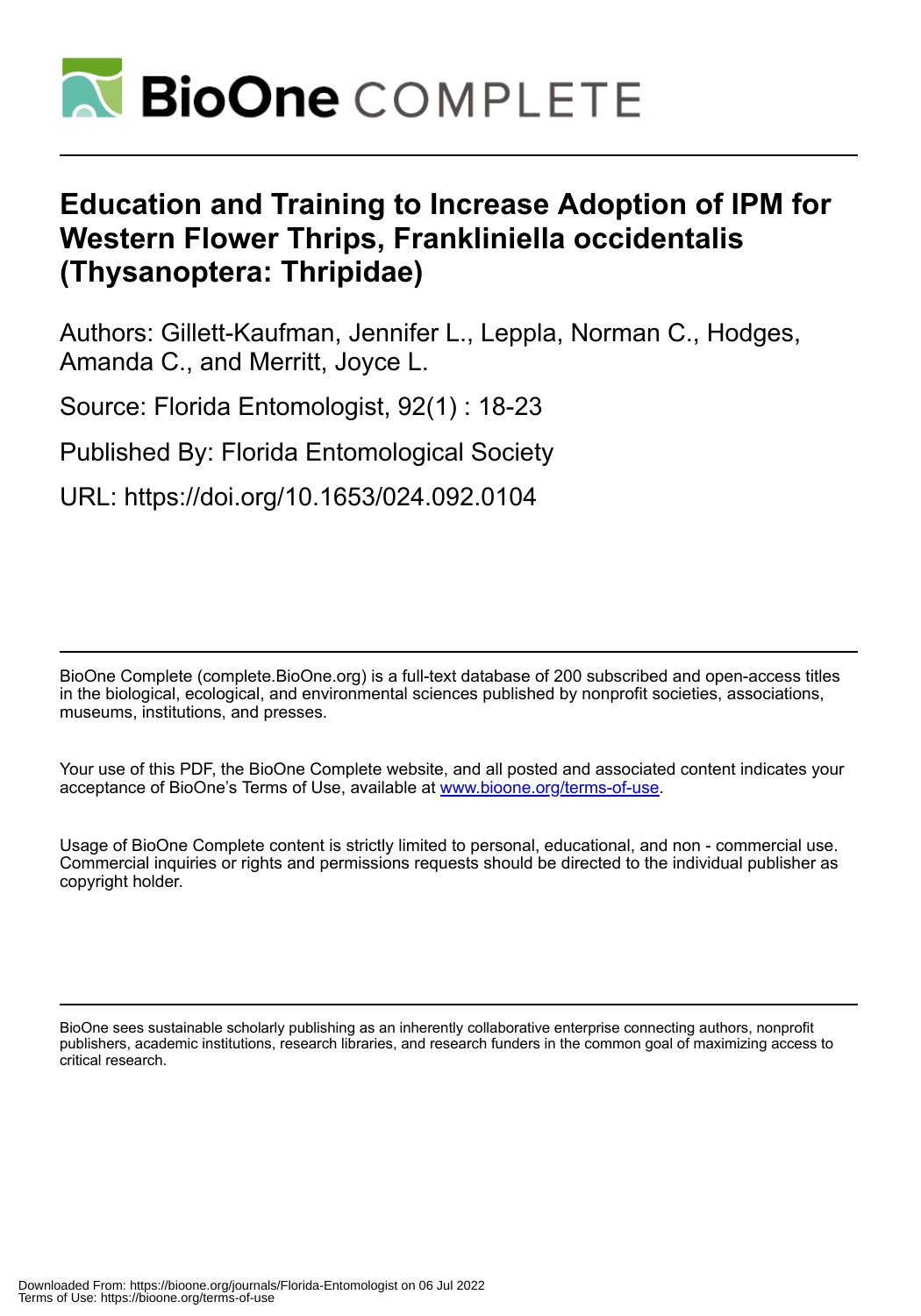# EDUCATION AND TRAINING TO INCREASE ADOPTION OF IPM FOR WESTERN FLOWER THRIPS, *FRANKLINIELLA OCCIDENTALIS*  (THYSANOPTERA: THRIPIDAE)

## JENNIFER L. GILLETT-KAUFMAN', NORMAN C. LEPPLA<sup>1</sup>, AMANDA C. HODGES<sup>2</sup> AND JOYCE L. MERRITT<sup>1</sup> 1 Entomology and Nematology Department, University of Florida, IFAS, IPM Florida, Gainesville, FL 32611 E-mail: gillett@ufl.edu, ncleppla@ufl.edu, joycem@ufl.edu

2 Entomology and Nematology Department, University of Florida, IFAS, Southern Plant Diagnostic Network, Gainesville, FL 32611 E-mail: achodges@ufl.edu

#### **ABSTRACT**

The University of Florida, IFAS, IPM Florida and Southern Plant Diagnostic Network (SPDN) are cooperatively developing education and training to increase integrated pest management (IPM) of western flower thrips (WFT), *Frankliniella occidentalis* (Pergande). Management of WFT is exacerbated by difficulty in identifying thrips species and by their development of insecticide resistance. Education and training will emphasize workshops on identification of thrips; insecticide resistance management protocols; description of the effects of insecticides on natural enemies, i.e., *Orius* spp., and use of the "Grower's IPM Guide for Florida Tomato and Pepper Production". Thrips identification aids, such as a national field-based identification deck currently under development by the SPDN and the North Central IPM Center (NCIPMC), will be useful to Florida growers. This kind of information will be delivered through Extension programs, including workshops, in-service training, field days, and classroom education. A section of the IPM Florida website is devoted to thrips in several Florida crops (blueberry, cotton, greenhouse and nursery grown ornamentals, pepper, strawberry, tomato) and contains general information, such as (1) *F. occidentalis* biology and ecology, (2) management tactics incorporated into an IPM program that is crop and location specific, (3) identification of thrips and natural enemies, (4) practices that reduce damaging pest populations in space and time, (5) problems with managing *F. occidentalis* and other pests, (6) updated, crop and location specific information on population levels, and (7) resistance monitoring. Future needs for specific in-service or other educational programs, including advanced diagnostic training sessions, will be determined by clientele groups. Adoption of IPM for WFT will benefit growers by minimizing insecticide resistance and maximizing benefits of cultural practices and biological controls.

Key Words: western flower thrips, IPM, education, training, identification, extension.

#### RESUMEN

La Universidad de Florida, el programa de MIP de IFAS en Florida y la Red de Diagnostico de Plantas del Sur de los EEUU (SPDN) están desarrollándo cooperativamente un programa de educación y entrenamiento para aumentar el manejo integrado de plagas (MIP) sobre el trips occidental de flores (WFT), *Frankliniella occidentalis* (Pergande). El manejo de WFT es agravado por la dificultad en identificar especies de trips y por su desarrollo de resistencia hacia los insecticidas. La educación y entrenamiento enfatizara talleres sobre la identificación de trips; protocolos de manejo de resistencia de insecticidas; descripción de los efectos de los insecticidas sobre los enemigos naturales, i.e., *Orius* spp., y el uso de la "Guía de MIP de los Productores para la Producción de Tomate y Chile". Las ayudas para la identificación de los trips, como la baraca de cartas basada en la identificación de trips en el campo al nivel nacional que el SPDN y el Centro de MIP de Norte central de los EEUU (NCI-PMC) están desarrollándose actualmente, serán muy útiles para los productores en la Florida. Esta clase de información será entregada por medio de programas de Extensión, incluyendo talleres, entremiento en servicio, días de campo y educación de aula. Una sección de la pagina web de MIP de Florida es dedicado a trips en varios cultivos en la Florida (arándano, algodón, ornamentales en los invernaderos y viveros, chile, fresa, tomate) y contiene información general, como (1) la biología y ecología de *F. occidentalis*, (2) tácticas de manejo incorporadas en programas de MIP que son especificas al cultivo y la localidad, (3) identificación de trips y enemigo naturales, (4) practicas para reducir las poblaciones dañinas de la plaga en espacio y tiempo, (5) problemas en el manejo de *F. occidentalis* y otras plagas, (6) información especifica y actualizada sobre el nivel de la población en diferentes cultivos y localidades, y el monitoreo de resistencia. Las necesidades en el futuro para programas en servio específicos y otros programas educativos, incluyendo sesiones avanzadas de entremiento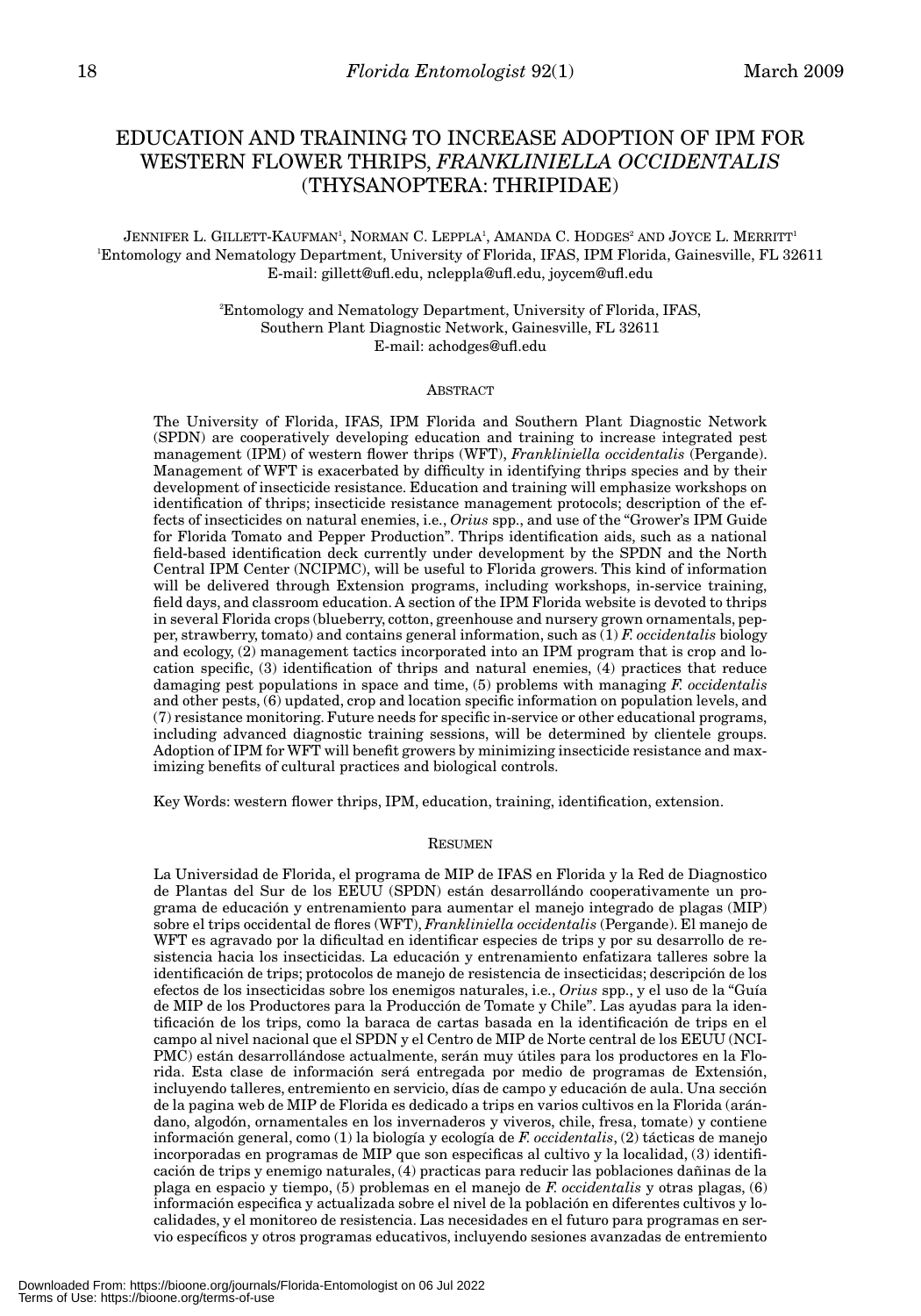de diagnostico, será determinadas por los grupos de clientes. La adopción de MIP para WFT beneficiará a los productores en minimizar la resistencia hacia los insecticidas y maximizar los beneficios de prácticas culturales y de control biológico.

The development of sustainable approaches for managing western flower thrips (WFT), *Frankliniella occidentalis* (Pergande) (Thysanoptera: Thripidae), and the tospoviruses they vector, requires accurate species identification and understanding of the behavior and ecology of thrips (Funderburk 2002). WFT is the most efficient vector of *tomato spotted wilt virus* (TSWV). Although WFT is a common species in Florida and the U.S., specimens can be confused with other species in the field, partly due to the wide variation of color morphs. As Florida and the U.S. are constantly at risk from the potential introduction of non-indigenous species and limited taxonomic information is available for thrips, correct identification is a key component of any integrated pest management (IPM) program.

Knowledge of the geographic distribution and movement of thrips can be used to prevent outbreaks and minimize damage to crops. Due to trade and travel routes, storm patterns, and climate, Florida is highly suitable to establishment of exotic thrips. Many of the non-indigenous thrips detected in Florida within the last 20 years have become important pest species (Edwards 1995; Edwards 1996; Edwards 2000; Hamon & Edwards 1994). Of the 275 known species of thrips from Florida, 55 are not believed to be indigenous to North America (Diffie et al. 2008). Additionally, 10 non-indigenous species have been reported in Georgia but have not yet been detected in Florida. Unfortunately, the number of species occurring in Florida and North America is not completely known or described in the literature due to limited faunistic studies (Diffie et al. 2008).

A multi-tactic IPM program for thrips management is especially critical due to the potential development of insecticide resistant thrips populations. Resistance of WFT to pyrethroids in Florida has been reported by Leibee & Capinera (1995). As a consequence, information on resistance management has been included in our education and training programs. Insecticides for thrips control and the exclusive use of resistant crop varieties for management of plant pathogenic viruses do not have long-term sustainability (Funderburk 2002). These single tactic approaches, as well as other non-chemical management alternatives, can be useful components in an IPM program that incorporates a knowledgebase of thrips behavioral and ecological information for sustainable crop production (Momol et al. 2002).

Funderburk et al. (2000) described non-chemical management alternatives and documented

the ability of the minute pirate bug, *Orius insidiosus* (Say), to suppress WFT under natural conditions of rapid colonization and population growth. These findings indicate that natural enemies play a more important role in regulating thrips populations than initially suspected. Funderburk (2002) reported that expansion of thrips populations can be suppressed by natural enemies other than the minute pirate bug. Adoption of IPM for WFT will benefit the growers by minimizing insecticide resistance and maximizing the use of cultural practices and biological controls. Thus, conservation of all natural enemies is an important aspect of this education and training program.

Several methods of information delivery have been developed or planned to educate Florida agricultural producers about available IPM strategies. Mayfield et al. (2003) stated that future thrips extension efforts in Florida should focus on educating clientele about various IPM techniques, including selection of appropriate cultivars, use of reflective mulch, and conservation of natural enemies. Several factors influence crop protection decisions in Florida. An education and training framework is being provided to assist Florida growers in determining the impact on overall crop health of the many aspects of production. Additionally, with training, the University of Florida, Institute of Food and Agricultural Sciences (UF/IFAS), Distance Diagnostic and Identification System (DDIS) can be used by extension specialists and clientele groups to communicate pest information more rapidly via remote diagnostic technology.

Delivery of IPM information based on a foundation of thrips identification can be accomplished with several different venues to encompass the wide variety of clientele needs in Florida. Extension programs occur through in-service training workshops for extension faculty and several activities open to agricultural producers including workshops, field days, formal and informal classroom education, and advanced diagnostic training. Extension education for agricultural producers is the primary goal of this program and intensive diagnostic training for land grant university extension specialists, county educators, and researchers is a secondary objective.

Using predominantly UF/IFAS published material, we have collected the most up-to-date content for these educational programs. Some content for current and future traditional workshops with face to face training, includes information on the following: (1) life history and virus vector potential, (2) signs and symptoms of damage, (3)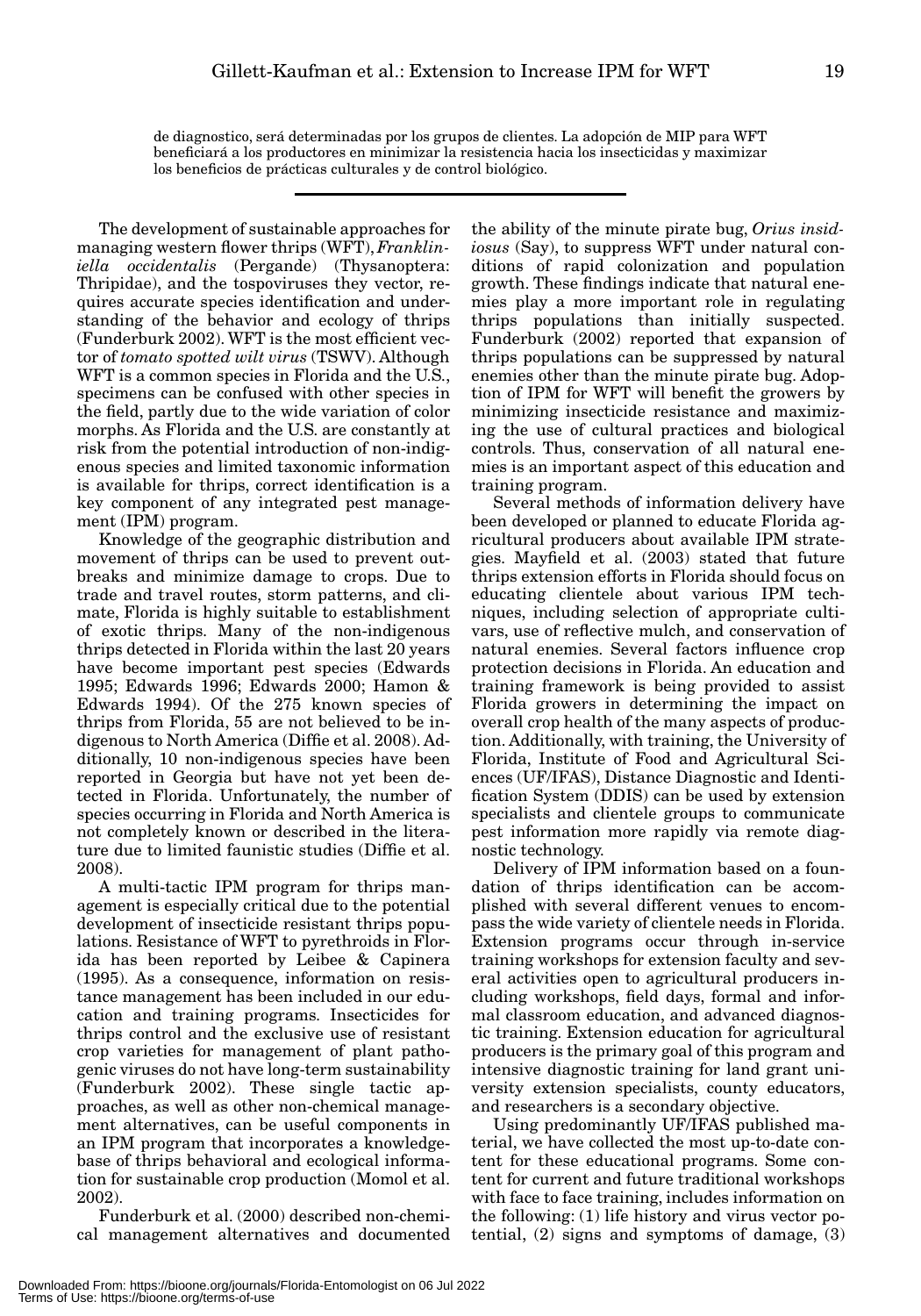sampling techniques, (4) field identification of thrips with a hand lens, (5) thrips slide-mounting techniques, (6) dissecting and/or compound microscope identification of thrips, (7) use of a dissecting and/or compound microscope with a camera attachment for digital sample submission, and (8) developing a thrips IPM plan. Specific content for individual workshops is adapted to the needs of different clientele groups.

Training sessions based on the outline above would usually include both laboratory and fieldbased hands-on components; educational material delivered would include 5 to 8 separate training exercises or sessions. The first session would typically cover life history and virus vector potential, including information on TSWV and *impatiens necrotic spot virus* because their vectors include WFT, Florida flower thrips (*F. bispinosa*), and tobacco thrips (*F. fusca*). Because symptoms vary depending on host species, cultivar, developmental stage, and environmental conditions, workshop participants are urged to base control recommendations on insects collected, not damage recorded. Signs and symptoms of suspect thrips damage are covered as the second topic during many training sessions, but it is emphasized that damage alone is not indicative of thrips feeding if the insects cannot be found. Scouting and sampling technique recommendations are covered in the fourth session of most workshops. Details on collection include either use of an aspirator or a white paint board. Field identification of WFT can be difficult due the small size of adults (~less than 1 mm) (Jensen 2000). Although field viewing of thrips is often inadequate to identify them at the species level, this topic is often covered during training. The identification component of training workshops in some instances focuses on common species that may be confused with WFT, as well as species currently not occurring in Florida.

Land grant university extension specialists as well as state and federal (USDA, APHIS, PPQ) identifiers are the primary target audience for advanced thrips training. These advanced diagnostic training sessions familiarize students with slide-mounting procedures for confirmatory diagnosis, more details in terms of thrips morphology, and the use of dichotomous and LUCID® keys (Moritz et al. 2004) for identification. Advanced diagnostic training often includes information regarding rapid screening for thrips species via a stereoscope, but the use of more detailed keys to identify thrips species is a major emphasis. Advanced diagnostic training requires hands-on interactions with instructors and cannot currently be conducted effectively through distance education.

Training increases the comfort level of the students with thrips identification, but confirmations may still be requested for identified speci-

mens. Because of this, training on the use of a dissecting and/or compound microscope with a camera attachment often is included to prepare students for digital sample submission. The UF/ IFAS Distance Diagnostic and Identification System (DDIS) is an excellent point source of identification communication. This online sample submission system (http://ddis.ifas.ufl.edu/ddisx/ home.jsp) allows the user to receive assistance with identification. In training sessions, participants are taught how to take photographs of samples, login to DDIS, and upload images to the DDIS website. Specialists in thrips identification are notified by DDIS of the submitted sample. Specialists login to the DDIS system, and the submitter is notified once a sample has been reviewed. The time interval for the confirmation of identification may be within hours or days, depending upon specialist availability and image quality. In some cases, a physical sample will be requested by the specialists if the identification cannot be confirmed from the photo. Due to this occasional request, training is provided on preservation techniques for thrips specimens.

Hands-on training is not always convenient for clientele, so capability has been developed to deliver information electronically. The website on thrips in Florida crops includes information on several cropping systems impacted by WFT, including blueberry, cotton, greenhouse and nursery grown ornamentals, pepper, strawberry, and tomato. The site, called the Thrips Pest Management site, is located online at (http:// ipm.ifas.ufl.edu/agriculture/vegetables/thrips/index.shtml). Plans for the Thrips Pest Management site of the IPM Florida website include the addition of new material that has been delivered in the hands-on training sessions. Thrips 101 is the first section on the Thrips Pest Management site, and it offers general information on the life cycle and habits of thrips species. Web-users also have links available to the Thrips Specialists Working Group (TSWG), a collection of Florida based thrips specialists who can help answer questions or assist with identification and management recommendations (Table 1). The site also lists the hands-on education and training activities available in Florida. These lists are updated often and usually include two or three upcoming training opportunities.

The Thrips Pest Management site has many links to thrips management and identification resources available for free. There is a direct link to the "Grower's IPM Guide for Florida Tomato and Pepper Production" (Gillett et al. 2006). This online production guide outlines several of the IPM techniques used to manage WFT. Additional links are available on the Thrips Pest Management site for quick access to information on other thrips species that may be of interest to agricultural producers. Material is being added as it is modified or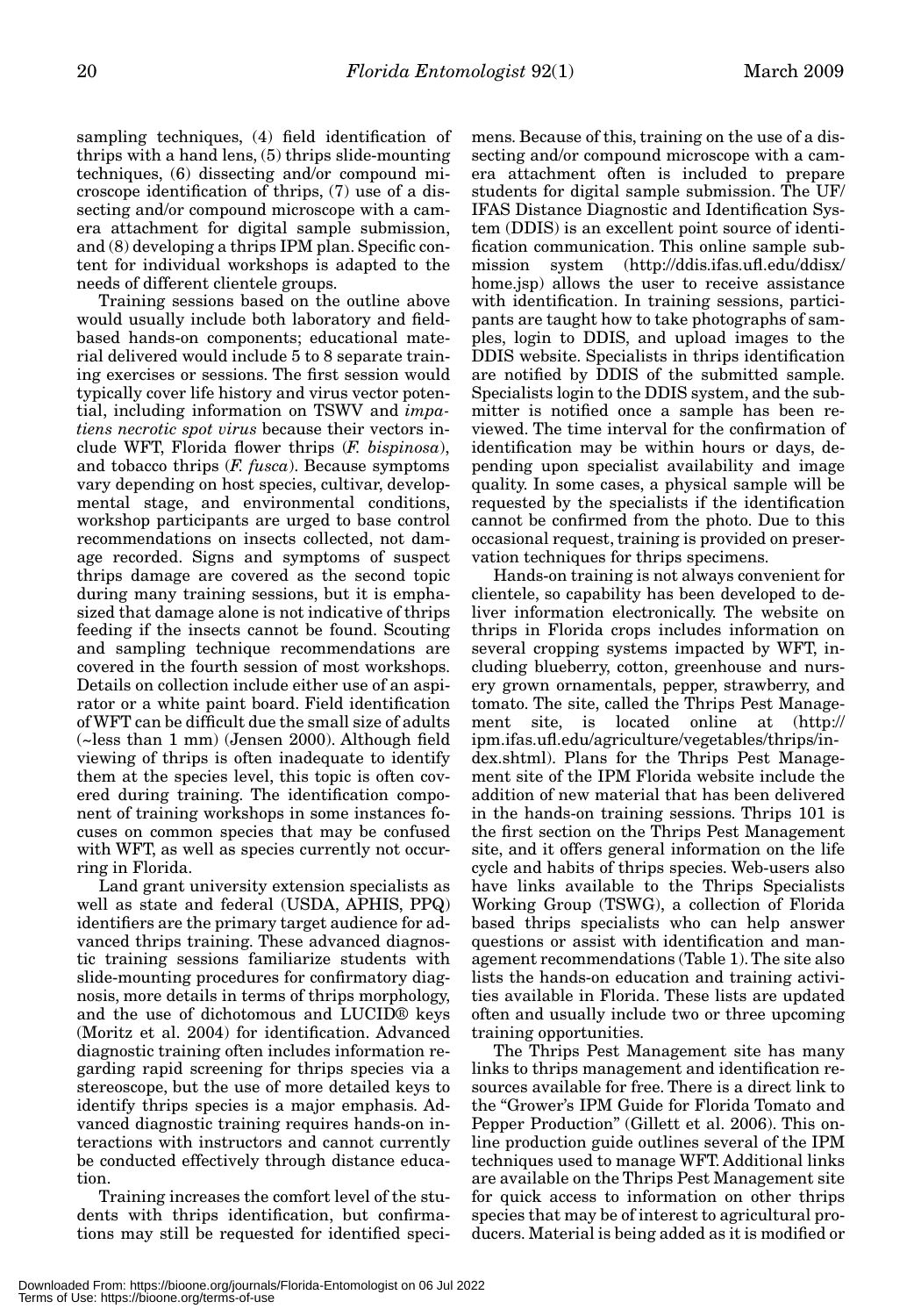TABLE 1. THE THRIPS SPECIALISTS WORKING GROUP (TSWG) IS A COLLECTION OF FLORIDA-BASED SPECIALISTS WHO ARE WILLING TO ASSIST WITH THRIPS IDENTIFICATION, MANAGEMENT AND EDUCATIONAL PROGRAMMING. MEMBERS OF THE TSWG ARE DIVIDED BY PRIMARY AREA OF RESPONSIBILITY.

| Primary area of responsibility | Number<br>of specialists |
|--------------------------------|--------------------------|
| Identification and Management  | 15                       |
| Extension                      | 15                       |
| Industry Management            | 9                        |
| Education                      | 3                        |

developed to several sections on the Thrips Pest Management site. These include: scouting, identification of thrips, identification of natural enemies of thrips, general IPM practices that reduce thrips populations, thrips management in specific crops, challenges of thrips management, and tracking thrips resistance to insecticides. Most of the information being modified for these sections is currently available in the "Grower's IPM Guide for Florida Tomato and Pepper Production" and in UF/IFAS Electronic Data Information Source (EDIS) documents. Our goal is to make quick links to the most up-to-date information available to encourage its use by agricultural producers.

The educational goal of this program is to teach extension faculty members and agricultural producers how to design crop-specific IPM systems based on correct identification and multitactic management of WFT. The effort will build on four highly successful thrips identification and training courses that have been conducted in recent years, including chilli thrips Polycom training (Dec 2005), thrips identification and sampling training (Mar 2006), a Florida landscape and ornamental thrips workshop (Aug 2007), and a Polycom meeting of statewide thrips specialists (Jun 2008). At least 85 participants attended these thrips-related courses in Florida. Thrips identification, management, and regulatory expertise was provided by Joe Funderburk (UF/ IFAS, North Florida Research and Education Center (REC)), Lance Osborne (UF/IFAS, Mid-Florida REC), Dak Seal (UF/IFAS Tropical REC), G.B. Edwards (Florida Department of Agriculture and Consumer Services, Division of Plant Industry), Stuart Reitz (USDA, Agricultural Research Service), Richard Clark (retired, formerly FDACS, DPI), and Scott Ludwig (Texas A&M AgriLife Extension). The chilli thrips Polycom training was designed specifically to provide rapid information about chilli thrips as a new pest to Florida. At the request of county Extension faculty, Joe Funderburk also conducted several informal thrips identification sessions during the last few years.

Additional training sessions conducted by the Southern Plant Diagnostic Network (SPDN) included an invasive arthropod meeting (May 2007) in Clemson, South Carolina that offered an optional advanced training session for thrips identification. Instructors for the course included Joe Funderburk and Stan Diffie (University of Georgia). The supplemental training at Clemson, along with the previous 3-day thrips workshop in Gainesville, Florida (Mar 2006), were the only 2 sessions that provided advanced diagnostics training for participants from Florida. Approximately 20 participants attended each session. For the advanced taxonomic training in Gainesville, Florida, most of the attendees represented laboratory staff, statewide extension specialists or researchers with UF or USDA, ARS. Some participation from Florida statewide extension specialists occurred at the 2007 SPDN regional training, but most of the audience included extension diagnosticians from other states or USDA, APHIS, PPQ identifiers.

The advanced diagnostic training for thrips, and other arthropods, continues to be a priority activity for entomologists in the National Plant Diagnostic Network (NPDN). Following advanced diagnostic training, participants are more capable to use keys for initial species-level identifications. Workshop participants often are in communication with instructors post-conference, for both initial identifications and final confirmations. Surveys were distributed to determine the effectiveness of this training and the responses were extremely favorable for 3 aspects of the training: instructors, learning environment, and workshop design. Many participants requested brief videoconference updates for new pest information.

Agricultural producers have special needs for education and training on thrips IPM. To meet these needs, educational materials have been or are being developed, including thrips identification aids, i.e., I.D. deck, and insecticide resistance management protocols. Product rotation is an important aspect of WFT management because this pest is resistant to almost all insecticides (Jensen 2000). Moreover, IPM can be difficult with multiple pests in a crop. For example, chemical control of pepper weevil, *Anthonomus eugenii*, and sweetpotato whitefly, *Bemisia tabaci*, can disrupt the natural enemy complex that naturally manages WFT (Funderburk et al. 2000; Gillett et al. 2006). Use of the "Grower's IPM Guide for Florida Tomato and Pepper Production" and other online resources, such as the Thrips Pest Management site, can help producers create a comprehensive crop management plan to maintain high populations of natural enemies and minimize pest problems. The Thrips Pest Management site was developed in the summer of 2008 and has already become a well-used resource. Web statistics collected from Jul to Nov 20, 2008 show the number of "hits" for these thrips specific resources (Table 2).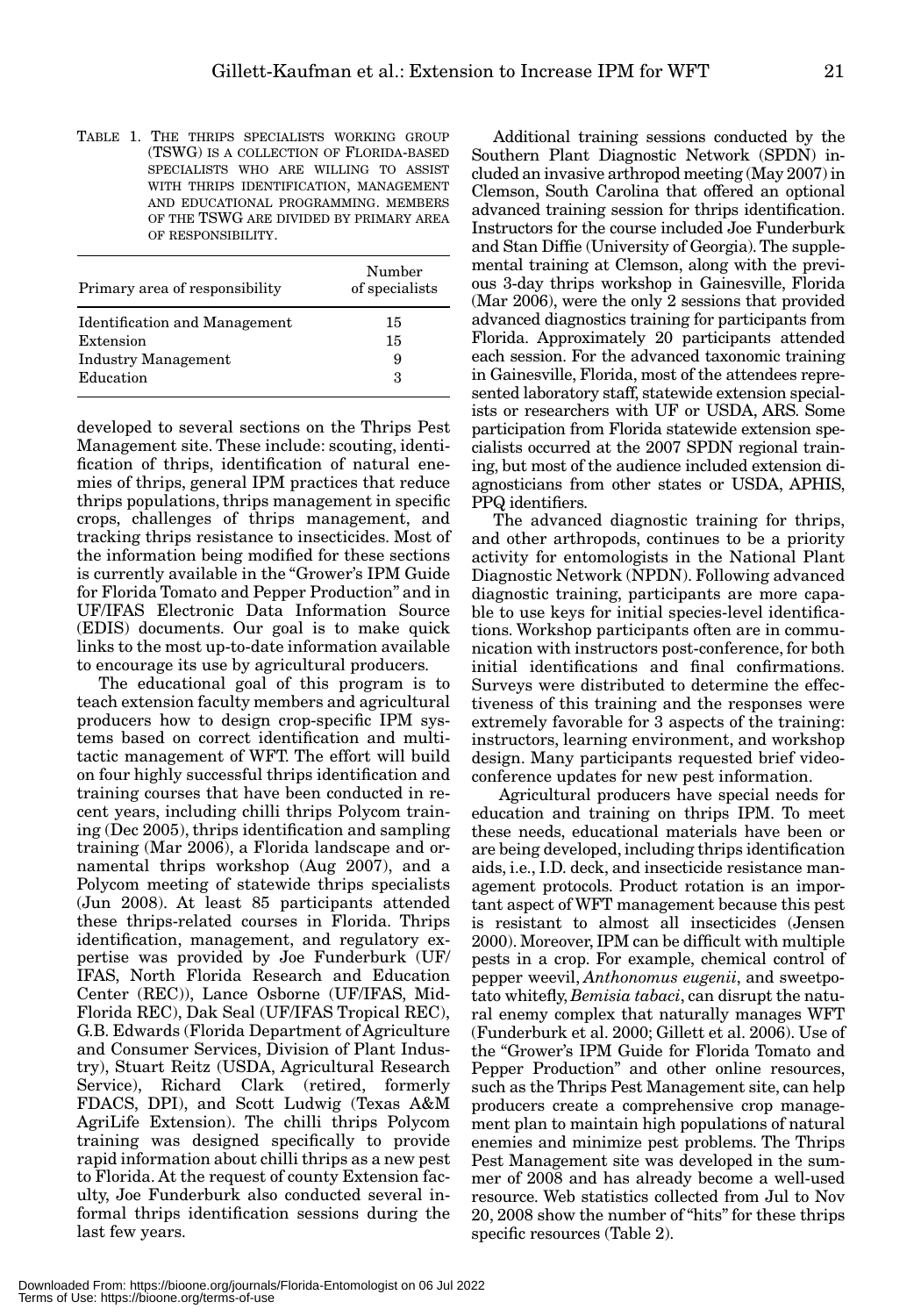TABLE 2. NUMBER OF "HITS" FOR THE THRIPS PEST MAN-AGEMENT SITE ON THE IPM FLORIDA WEBSITE (JUL 1 TO NOV 20, 2008).

| Sources of thrips educational information | Number<br>of hits |
|-------------------------------------------|-------------------|
| Entire Thrips Website                     | 5,016             |
| Thrips Pest Management Home Page          | 1,192             |
| Thrips Education and Training Activities  | 259               |
| Thrips Specialists                        | 206               |
| Thrips Management in Specific Crops       | 221               |
| Insecticides                              | 209               |
| News Releases                             | 177               |
| Links                                     | 173               |
| Thrips Identification                     | 192               |
| <b>Biology of Thrips</b>                  | 112               |
| <b>General IPM Practices</b>              | 143               |
| Scouting                                  | 143               |
| Natural Enemies                           | 138               |
| Western Flower Thrips 8-29-08 Workshop    | 118               |
|                                           |                   |

The "Grower's IPM Guide for Florida Tomato and Pepper Production" is based on IPM principles that emphasize pest prevention, rather than reaction, and up front planning to reduce the risks and costs of pest management. It presents options for tomato and pepper production in Florida, including management of soil nutrients, pests, diseases and weeds, as well as cultural, physical, biological, and chemical controls. The guide outlines several of the IPM techniques used to manage WFT and contains specific information about 4 thrips species in Florida and their management: Florida flower thrips, *F. bispinosa*; tobacco thrips, *F. fusca*; melon thrips, *Thrips palmi*; and WFT. Web statistics collected in the first 11 months of 2008 indicate the usefulness of this educational guide (Table 3). These statistics do not take into account the number of times the reference has been used offline, since 750 copies were distributed on CD and 60 as hard bound copies to key growers, scouts, and faculty members.

# **DISCUSSION**

Demand will increase for WFT IPM training and associated materials as this pest spreads to new agricultural production areas in Florida. Consequently, plans are underway for more workshops on WFT identification and management. A "Thrips Identification Deck" is being developed by the SPDN and North Central IPM Center to assist scouts and growers who are learning how to distinguish between thrips species. Assistance will be provided by members of the TSWG to develop and implement crop and location specific insecticide resistance management programs. As a follow-up to these extension efforts, post training surveys of educational needs will be conducted.

| Sources of thrips educational information | Number<br>of hits |
|-------------------------------------------|-------------------|
| Entire Guide                              | 50,131            |
| Chapter 4—Pest Management                 | 2,284             |
| Florida Flower Thrips                     | 397               |
| Tobacco Thrips                            | 286               |
| Melon Thrips                              | 293               |
| Western Flower Thrips                     | 320               |
| Chapter 8-Biological Control              | 452               |
| Chapter 7—Cultural and Physical Controls  | 460               |
| Mulches                                   | 240               |
| <b>Planting Dates and Times</b>           | 174               |
| <b>Field Sanitation</b>                   | 184               |
| Off-Season Management and Cover Crops     | 248               |
| Off-Season Management and Double Cropping | 162               |
| Windbreaks                                | 184               |
| Chapter 9-Chemical Control                | 559               |
| <b>Biorational Insecticides</b>           | 413               |
| Pest Resistance                           | 179               |
| Restricted Use Pesticides                 | 150               |
| Appendix 8—Tospovirus                     | 286               |

These surveys will assure that future efforts have the maximum benefit for Florida's agricultural community.

#### ACKNOWLEDGMENTS

We gratefully acknowledge the assistance of the following individuals who gave generously of their time to make these educational training materials available: Jerry Bartz, Eileen Buss, Lyle Buss, Carlene Chase, Matt Ciomperlik, Richard Clark, Kent Cushman, G.B. Edwards, Jason Ferrell, Fred Fishel, Howard Frank, Ronald French-Monar, Joe Funderburk, Phyllis Gilreath, Heidi HansPetersen, Tyler Harp, Pingsheng Ji, Jeff Jones, Waldy Klassen, Barbra Larson, Michael Mahovic, Gene McAvoy, Bob McGovern, Cindy McKenzie, Jane Medley, Tim Momol, Mark Mossler, Joe Noling, Lance Osborne, Steve Olson, Monica Ozores-Hampton, Ken Pernezny, Jane Polston, Pam Roberts, Jim Price, David Schuster, Dak Seal, Eric Simonne, Tom Skarlinksy, Phil Stansley, Bill Stall, Charles Stuhl, and Denise Thomas. We thank Denise Thomas for help collecting website information. The UF/IFAS, IPM Florida program is funded by the USDA, Cooperative State, Research, Education, and Extension Service (CSREES). The Southern Plant Diagnostic Network is funded by USDA, CSREES Cooperative Agreement 2007-37620-18196. Funding for production and printing of the thrips identification deck was provided by USDA, CSREES Award No. 2007-41530-03984. Material development for the "Grower's IPM Guide for Florida Tomato and Pepper Production" was supported by a grant from the USDA, CSREES Pest Management Alternatives Program (PMAP) 2003-34381-13593, "Incorporating Alternative, Multi-tactic IPM into the Crop Planning Process of Florida Vegetable Growers."